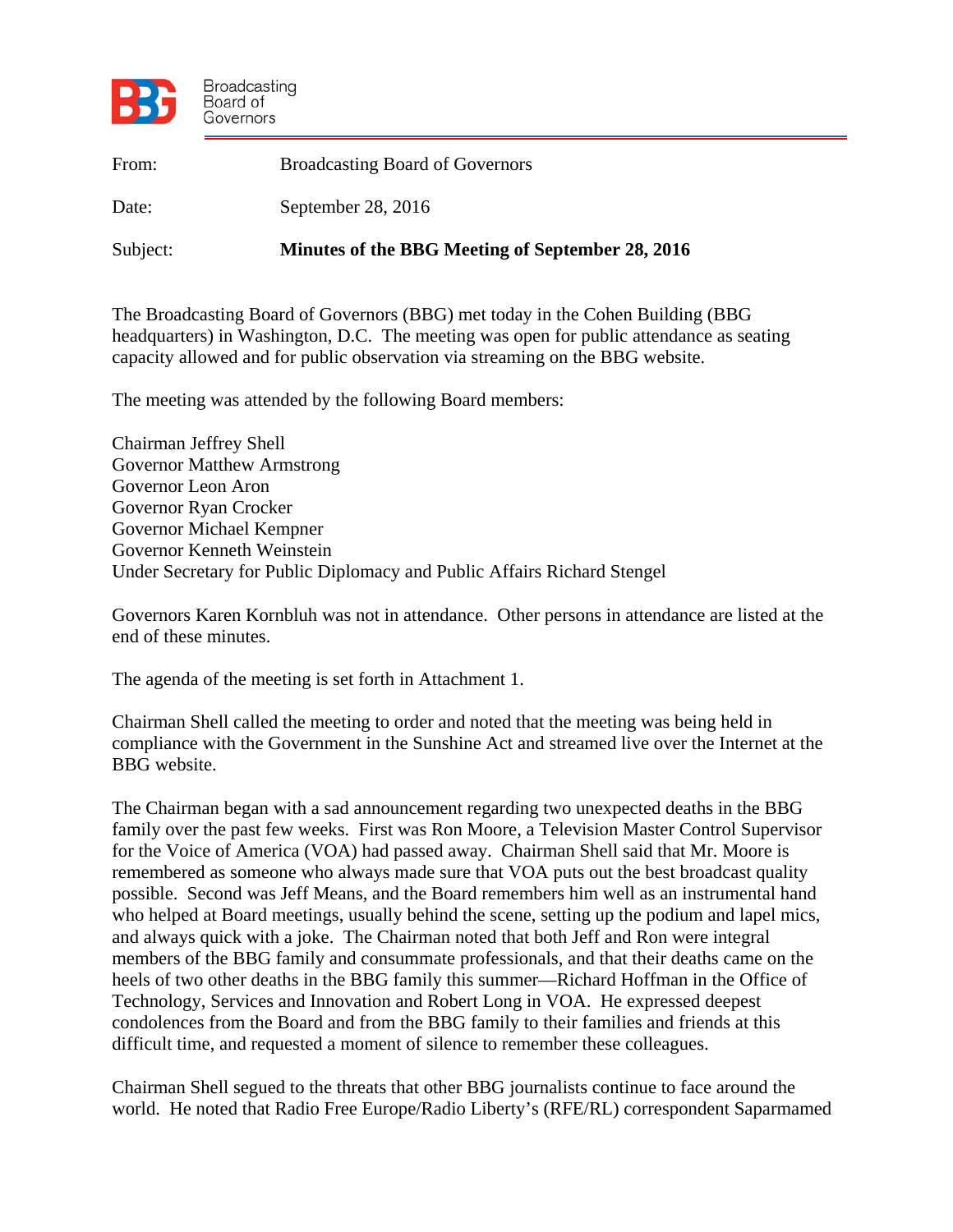involving BBG's journalists: In South Sudan, a VOA journalist was forced to leave the country Nepeskuliev, who reported on economic development, infrastructure, social services, and education in Turkmenistan's western regions, remains in detention in Turkmenistan following his arrest in July 2015. He said that the Board believes Mr. Nepeskuliev's imprisonment is unlawful and demands his immediate release. He also highlighted the following incidents for Uganda in August after receiving threats against his life; in Zimbabwe, a VOA journalist was detained by police while covering clashes during a nationwide strike but was later released without charge; in Somalia, a VOA journalist was among several reporters arrested by Kismayo police on charges of "creating chaos in the city," VOA's Kismayo affiliate, Sooyaal Radio, was taken off the air, but the journalists were later released without charge while the station resumed VOA broadcasts; in Crimea, RFE/FL stringer Mykola Semena remains under house arrest, but in a joint appeal issued this month, the International Federation of Journalists and European Federation of Journalists called on Russian authorities to allow Mr. Semena to leave the peninsula to receive medical care; and in Azerbaijan, RFE/RL freelancer Islam Shikalizade was briefly detained on August 18 by plainclothes police in front of Baku's court of appeals while reporting on the arrest of an activist with the Azerbaijani youth group N!DA.

Moving to Board business, Chairman Shell stated that the presence of five or more Governors satisfies the Board's quorum requirement, permitting the Board to conduct business based on majority vote. He said that the Board had received by email materials for the consent agenda, and that he did not receive comments from any Governors.

The Chairman described the five items on the consent agenda for the Board's consideration: draft minutes of the June 23, 2016 meeting of the plenary Board; a resolution honoring the  $10<sup>th</sup>$ anniversary of VOA's Deewa Service; a resolution honoring the 20<sup>th</sup> anniversary of VOA broadcasts in Afan Oromo and Tigrigna; a resolution honoring the 20<sup>th</sup> anniversary of VOA broadcasts in Kirundi and Kinyarwanda; and a resolution honoring the  $20<sup>th</sup>$  anniversary of Radio Free Asia (RFA). Governor Armstrong moved for adoption of the consent agenda. Governor Crocker seconded. Without objection, the consent agenda was unanimously adopted by the Board.

In accordance with the Board's prior protocol for allowing members of the public to speak at meetings, the Chairman invited Adam Clayton Powell III from University of Southern California to address the Board for three minutes. The Chairman took this opportunity to say a few things: 1) That he does not usually comment on public speakers as a policy; 2) that he is proud to be a member of this Board, a bi-partisan board that actually acts bi-partisan; and 3) that there are two things happening at BBG which the public does not always see, the first is the BBG probably has the best team he has seen anywhere, and the second is the collaboration that is happening under Mr. Lansing's leadership. He added that things have changed at the BBG but it still has a lot of work to do. He expressed his gratitude for Mr. Lansing and for the people sitting around the table. On that note, he then invited Mr. Lansing to give his report.

CEO Lansing thanked the Chairman and acknowledged the strong executive team that he was fortunate to join. He began his report by responding to two requests of the Board in June for an update on how BBG networks are generating impactful content for women and girls and an update on the BBG's work to cover violent extremism. At the CEO's invitation, RFA President



Broadcasting Board of Page # 2 Adopted 11-30-2016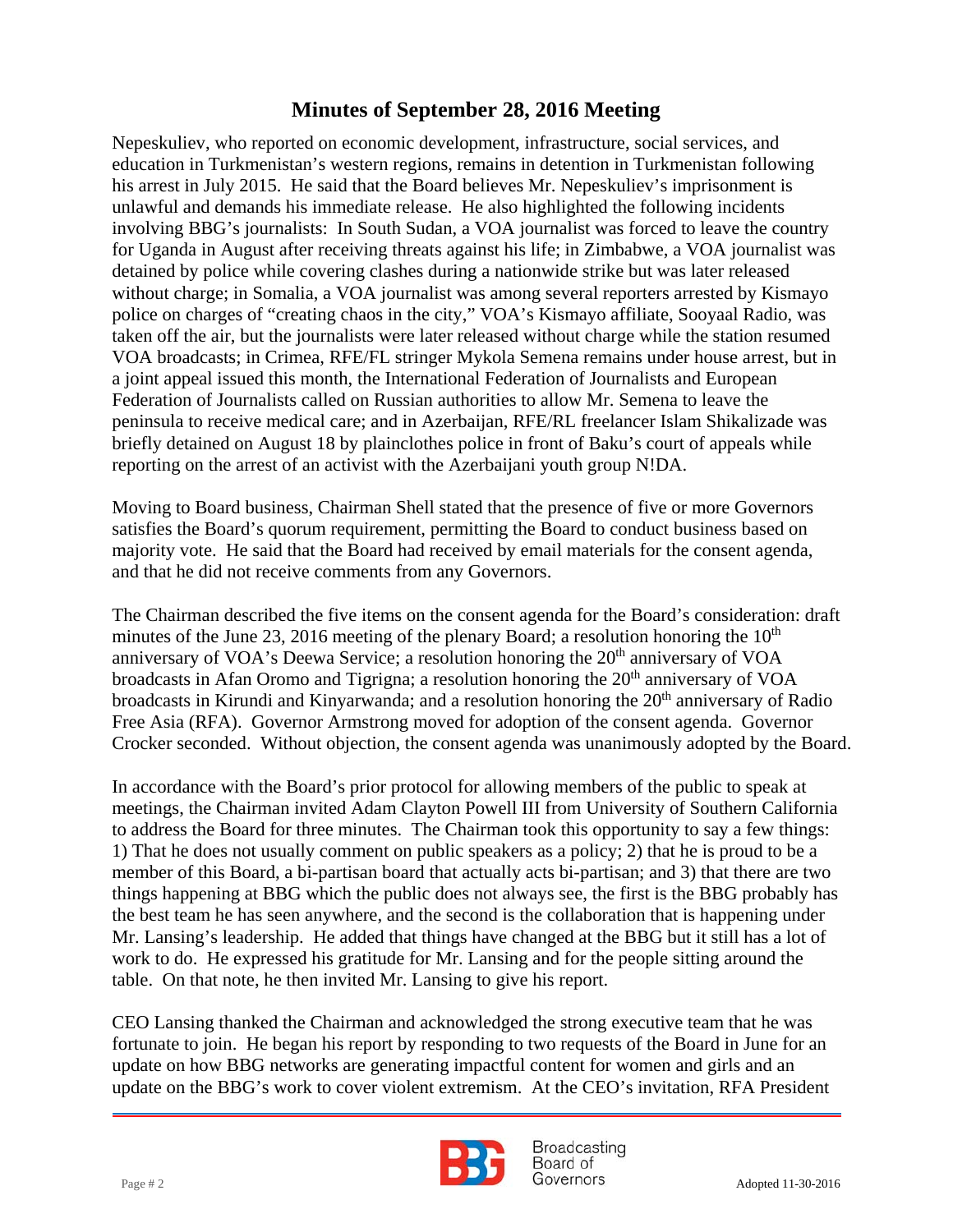Liu, speaking for the BBG's networks, offered an overview of BBG content for women and girls. Brian Conniff followed with examples of BBG content that continue to provide truthful reporting and amplify alternative narratives to refute the extremist worldview.

 To give other key highlights by the BBG's networks, CEO Lansing invited VOA Director Amanda Bennett to speak about VOA's first ever global town hall for Somali diaspora in Minneapolis-Saint Paul to speak directly with the Somali President Hassan Sheikh Mohamoud, providing a platform for Somalis to discuss critical issues that impact their daily lives and connecting them to everyday Americans, in this case Somali-Americans. He noted that, with assistance from RFA, the Office of Cuba Broadcasting (OCB) recently hosted the first-ever Cuba Internet Freedom (CIF) Conference on September 12 and 13 in Miami that the Cuban government was highly critical, notably it a "weapon of subversion." He asked OCB Director Malule Gonzalez to offer highlights from the CIF Conference. He then invited RFE/RL President Tom Kent to give a report on his tenure so far, including his vision for RFE/RL.

CEO Lansing updated the Board on two developments in the area of Internet Freedom. He introduced Dr. Nnake Nweke as Director of the Office of Internet Freedom (OIF) and asked Dr. Nweke to quickly brief the Board on his first two months, and plans moving forward, particularly a strategy for OIF. CEO Lansing noted great collaboration among the BBG's networks for the Global Internet Freedom Project and invited VOA Newscenter Managing Editor Clara Dominguez to describe the project by which Managing Editor or representatives from each network meet biweekly to discuss covering issues related to Internet Freedom, particularly Internet repression and freedom.

As a follow-up to the social media panel discussion at the April Board meeting, CEO Lansing informed the Board about a recent Social Media Summit that was held at RFE/RL's offices in Washington, DC. He added that it was a gathering from a multitude of BBG's social media and digital practitioners for a day of open discussion with the goal to unearth best practices and set baseline performance expectations for using social, mobile, and digital tools. He noted that Ms. Sugawara – along with Matthew Baise from VOA and Glenn Kates from RFE/RL – led this effort and asked her to report on the Summit.

Finally, CEO Lansing updated the Board on the ongoing work to implement the BBG's new Impact Model. He noted that BBG Director of Research Sonja Gloeckle had been leading this effort alongside colleagues from across BBG's five networks and invited Ms. Gloeckle to update on the progress.

In closing, Chairman Shell stated that the next Board meeting is scheduled to be held at BBG headquarters in Washington, D.C., on December 1, 2016. He said that the Governors were encouraged to give input regarding other topics that they may like to see addressed at the next meeting.

The Broadcasting Board of Governors agreed to the following decision elements (all decisions were adopted by a unanimous vote unless otherwise indicated):



Broadcasting Board of Page # 3 Adopted 11-30-2016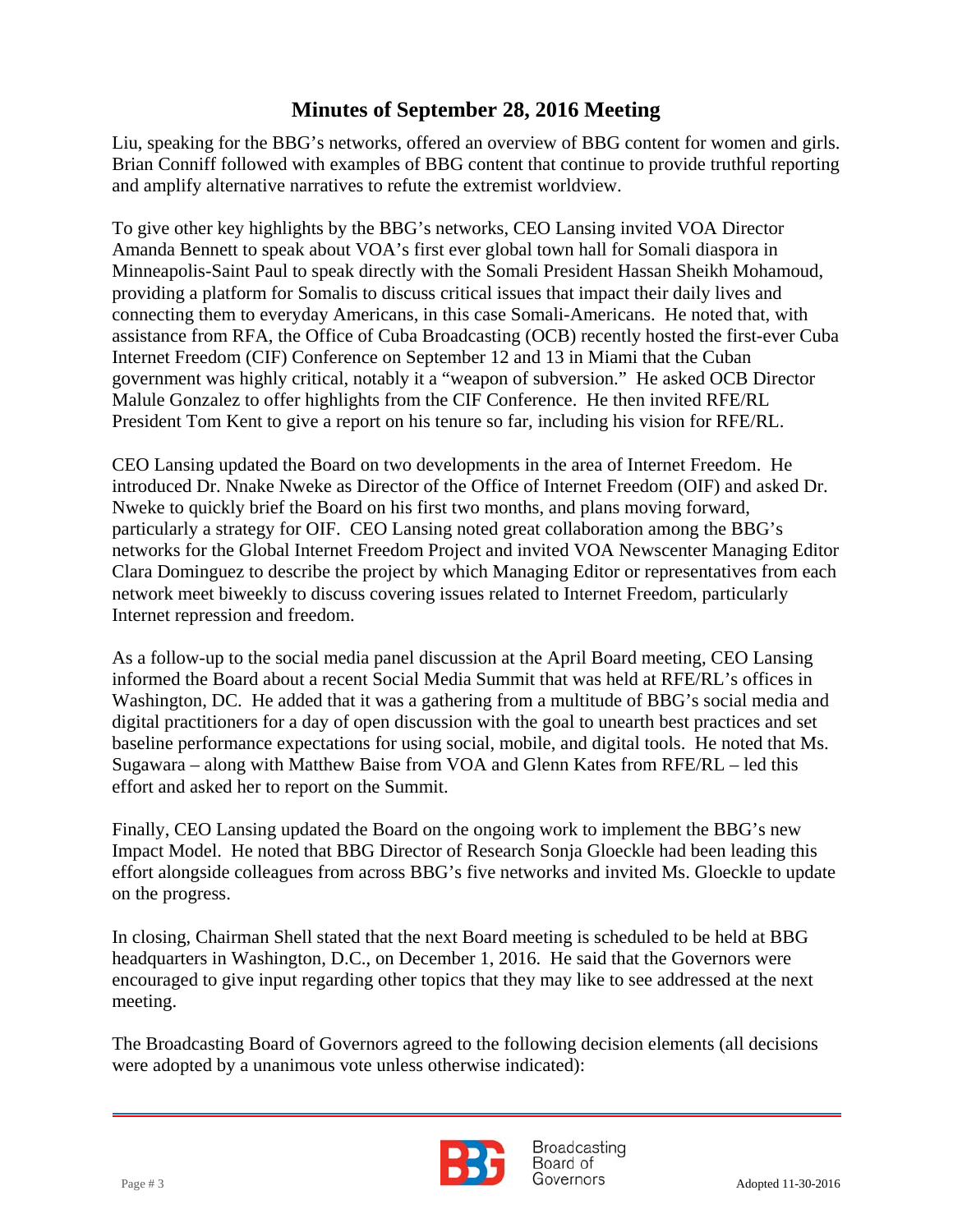- 1. Adoption of Minutes of June 23, 2016. The Board adopted the minutes of the June 23, 2016 meeting of the plenary Board as set forth in Attachment 2.
- 2. Resolution Honoring the 10<sup>th</sup> Anniversary of Voice of America's Deewa Service. The Board adopted the resolution honoring the 10th anniversary of Voice of America's Deewa Service as set forth in Attachment 3.
- 3. Resolution Honoring the 20<sup>th</sup> Anniversary of Voice of America Broadcasts in Afan Oromo and Tigrigna. The Board adopted the resolution honoring the 20th anniversary of Voice of America Broadcasts in Afan Oromo and Tigrigna as set forth in Attachment 4.
- 4. Resolution Honoring the 20<sup>th</sup> Anniversary of Voice of America Broadcasts in Kirundi and Kinyarwanda Bosnian Service. The Board adopted the resolution honoring the 20th anniversary of Voice of America Broadcasts in Kirundi and Kinyarwanda as set forth in Attachment 5.
- 5. Resolution Honoring the  $20<sup>th</sup>$  Anniversary of Radio Free Asia. The Board adopted the resolution honoring the 20<sup>th</sup> anniversary of Radio Free Asia as set forth in Attachment 6.

### Other Attendees:

The following persons were also present during all or part of the meeting: BBG CEO and Director John Lansing; Chief of Staff Rob Fallon; Interim General Counsel and Board Secretary Elizabeth Parish; Director of Board Operations Oanh Tran; Chief Financial Officer Grant Turner; Director of Congressional Affairs Ellona Fritschie; Senior Advisor on Communications Nasserie Carew; Jeffrey Trimble, IBB Deputy Director; Andre Mendes, IBB Director of the Office of Technology, Services, and Innovation; Gary Thatcher, Associate Director for Program Support; Sonja Gloeckle, Director of Research; Laurie Moy, Writer-Editor (Multimedia); Nnake Nweke, Director of the Office of Internet Freedom; Amanda Bennett, Director of the Voice of America (VOA); Sandy Sugawara, VOA Deputy Director; Kelu Chao, VOA Associate Director for Language Programming; Clara Dominguez, VOA Newscenter Managing Editor; Maria "Malule" Gonzalez, Director of the Office of Cuba Broadcasting (OCB); Thomas Kent, President of Radio Free Europe/Radio Liberty (RFE/RL); Ben Herman, RFE/RL General Counsel; Stephanie Schmidt, RFE/RL Acting Treasurer and Chief Financial Officer; Laura Lew, RFE/RL Risk and Compliance Officer; Libby Liu, President of Radio Free Asia (RFA); Brian Conniff, President of the Middle East Broadcasting Networks (MBN); and Joshua Lipsky, Senior Advisor for BBG, Office of the Under Secretary for Public Diplomacy & Public Affairs.

Jeffrey Shell Chairman

Witnessed:

Elizabeth Parish Interim Board Secretary

\_\_\_\_\_\_\_\_\_\_\_\_\_\_\_\_\_\_\_\_\_\_\_\_\_\_\_\_\_

\_\_\_\_\_\_\_\_\_\_\_\_\_\_\_\_\_\_\_\_\_\_\_\_\_\_\_\_\_



**Broadcasting** Board of Page # 4 Adopted 11-30-2016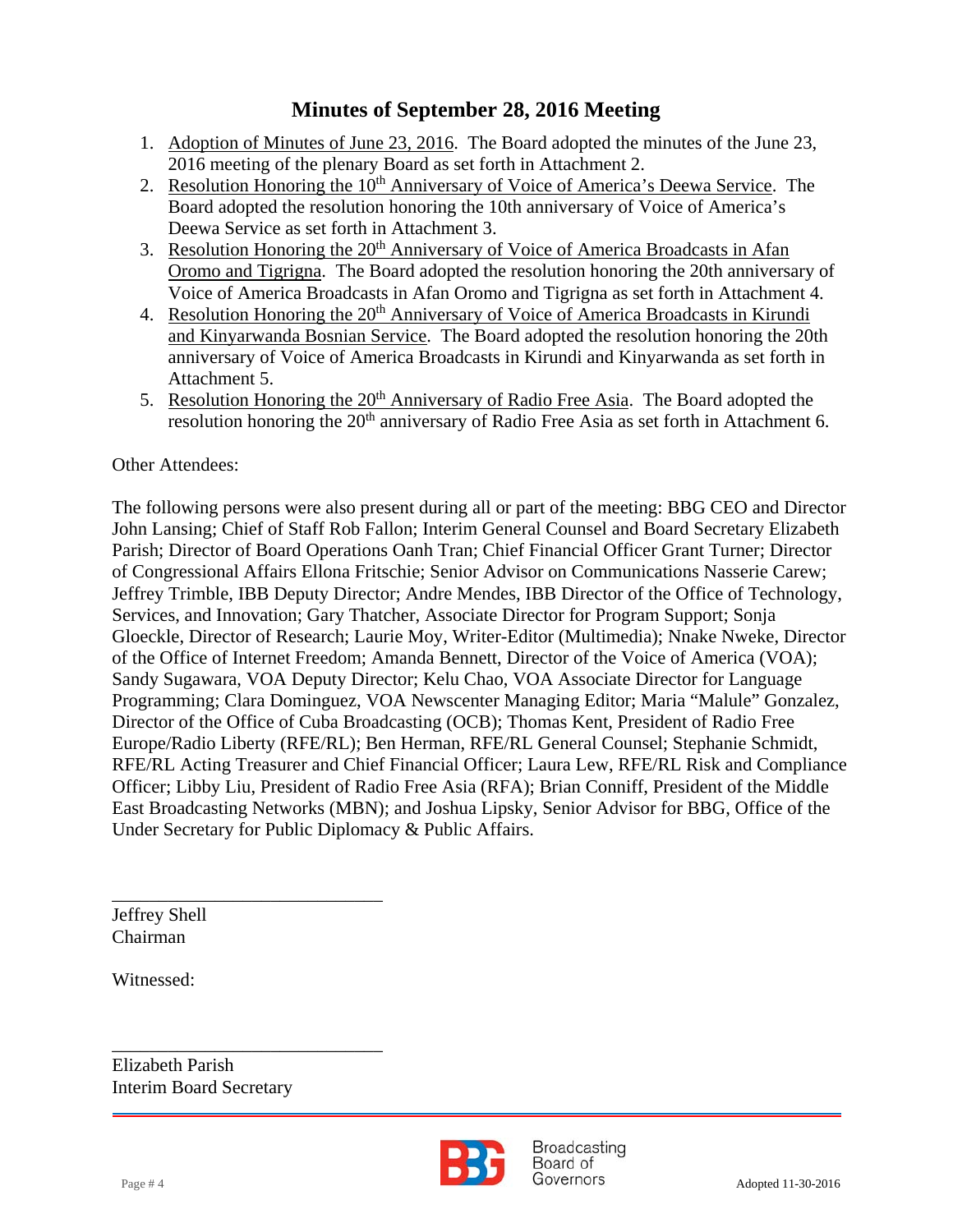Attachments:

- 1. Agenda for September 28, 2016 Board Meeting
- 2. Minutes of June 23, 2016 Board Meeting
- 3. Resolution Honoring the 10<sup>th</sup> Anniversary of Voice of America's Deewa Service
- 4. Resolution Honoring the 20<sup>th</sup> Anniversary of Voice of America Broadcasts in Afan Oromo and Tigrigna
- 5. Resolution Honoring the 20<sup>th</sup> Anniversary of Voice of America Broadcasts in Kirundi and Kinyarwanda
- 6. Resolution Honoring the  $20<sup>th</sup>$  Anniversary of Radio Free Asia

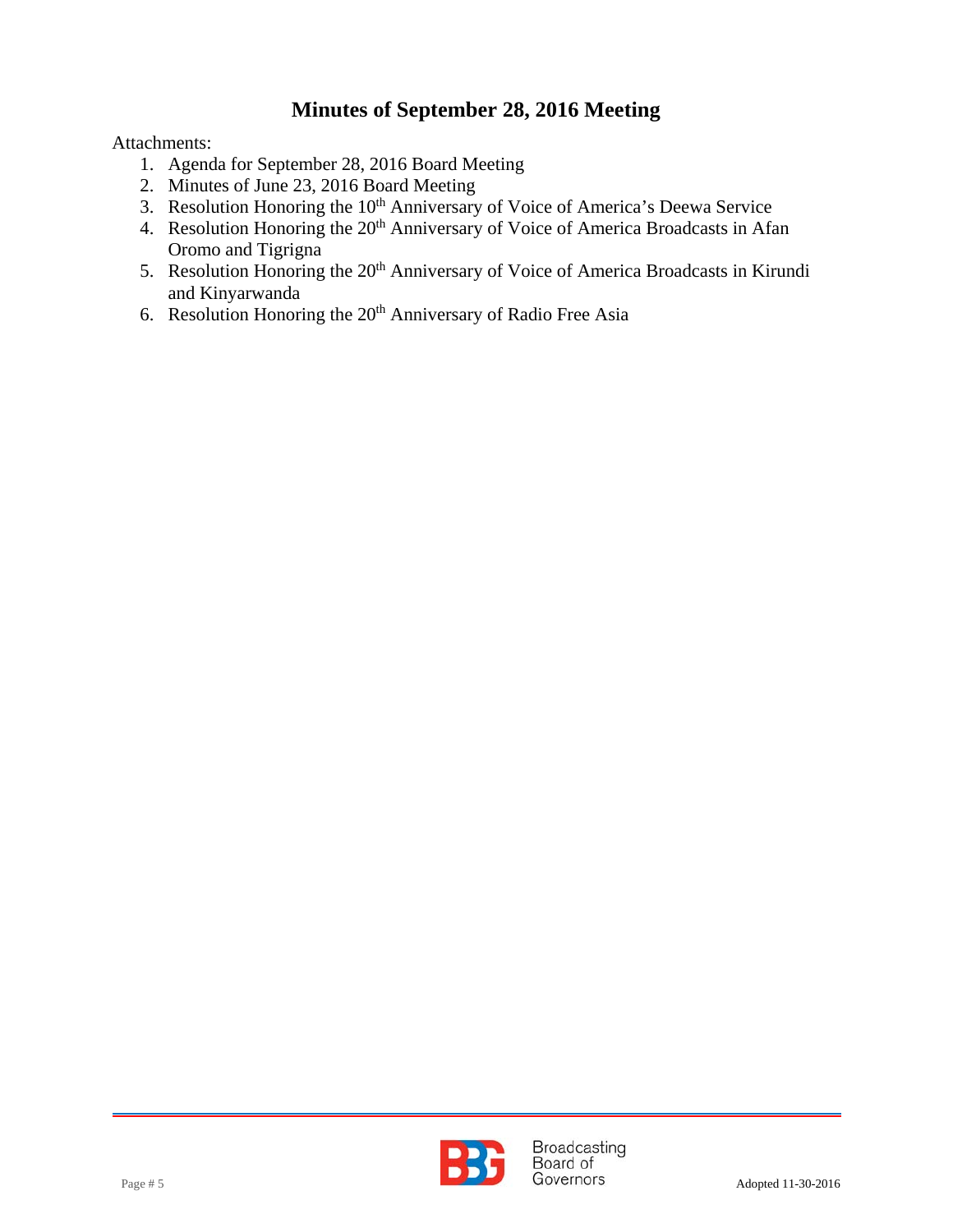#### **ATTACHMENT 1**

### **BROADCASTING BOARD OF GOVERNORS**

**September 2016 Meeting Agenda** 

**(ALL MEETINGS ARE AT COHEN BUILDING, UNLESS OTHERWISE NOTED.)**

#### **Wednesday, September 28**

#### **2:30 – 3:45 Broadcasting Board of Governors' Open Meeting**

Chairman's Remarks

- A. Consent Agenda
	- Draft Minutes of June 23, 2016 Meeting
	- Resolution Honoring the 10th Anniversary of Voice of America's Deewa Service
	- Resolution Honoring the 20th Anniversary of Voice of America Broadcasts in Afan Oromo and Tigrigna
	- Resolution Honoring the 20th Anniversary of Voice of America Broadcasts in Kirundi and Kinyarwanda
	- Resolution Honoring the 20th Anniversary of Radio Free Asia
- B. Public Comment
- C. CEO & Director's Report
- D. Other Items for Consideration at Next Board Meeting

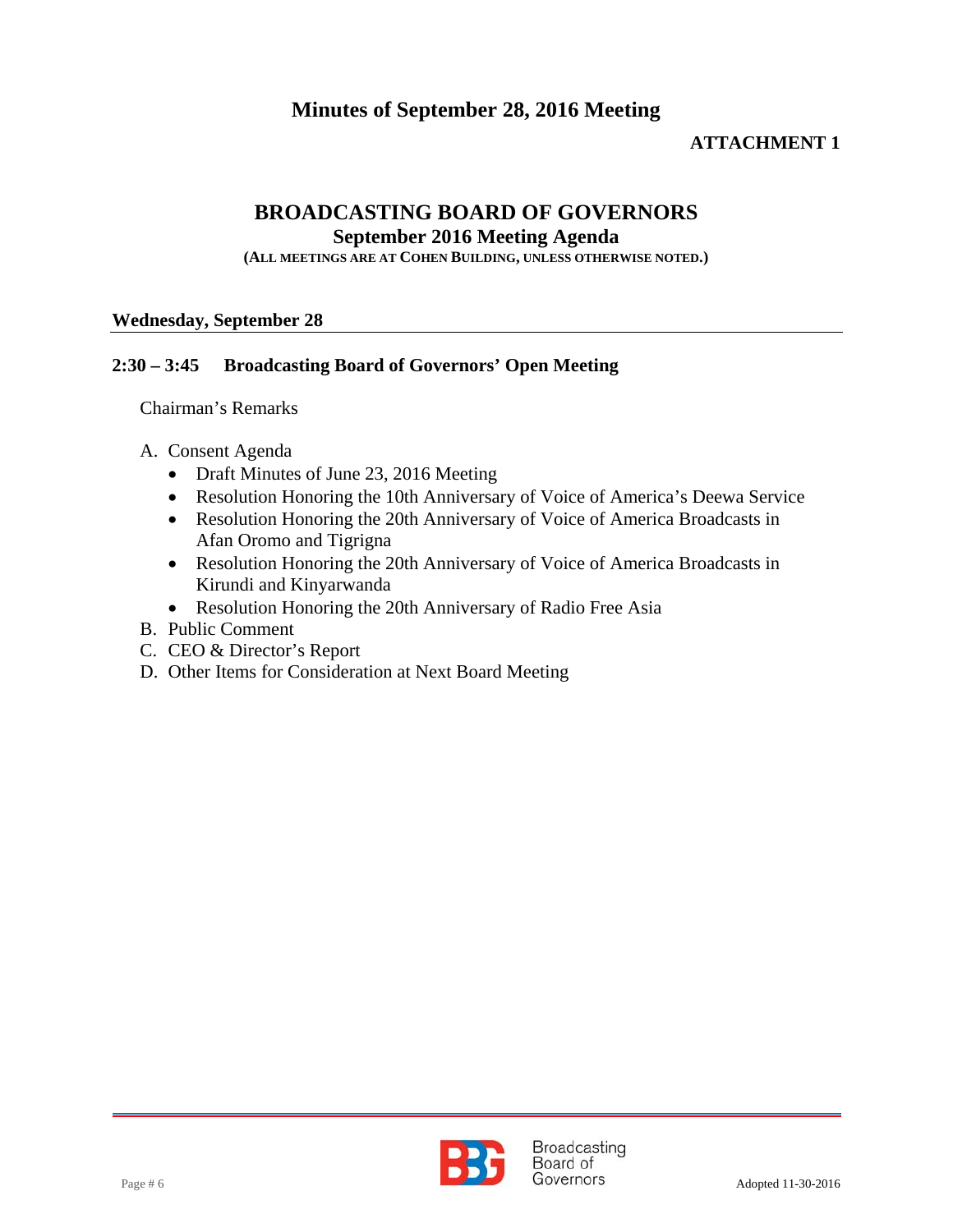### **ATTACHMENT 2**

From: Broadcasting Board of Governors

Date: June 23, 2016

Subject: **Minutes of the BBG Meeting of June 23, 2016**

The Broadcasting Board of Governors (BBG) met today in the Cohen Building (BBG headquarters) in Washington, D.C. The meeting was open for public attendance as seating capacity allowed and for public observation via streaming on the BBG website.

The meeting was attended by the following Board members:

Chairman Jeffrey Shell Governor Matthew Armstrong Governor Leon Aron (via telephone) Governor Ryan Crocker Governor Michael Kempner Under Secretary for Public Diplomacy and Public Affairs Richard Stengel (via telephone)

Governors Karen Kornbluh and Kenneth Weinstein were not in attendance. Other persons in attendance are listed at the end of these minutes.

The agenda of the meeting is set forth in Attachment 1.

Chairman Shell called the meeting to order and noted that the meeting was being held in compliance with the Government in the Sunshine Act and streamed live over the Internet at the BBG website. He noted all Board members were in attendance except Governors Kornbluh and Weinstein, and that Under Secretary Stengel was joining by telephone from the 2016 Global Entrepreneurship Summit at Stanford University.

Moving to Board business, Chairman Shell stated that the presence of five or more Governors satisfies the Board's quorum requirement, permitting the Board to conduct business based on majority vote. He said that the Board had received by email materials for the consent agenda, and that he did not receive comments from any Governors.

The Chairman described the five items on the consent agenda for the Board's consideration: draft minutes of the April 20, 2016 meeting of the plenary Board; a resolution honoring the 65th anniversary of Voice of America's Armenian Service; a resolution honoring the 65th anniversary of Voice of America's Georgian Service; a resolution honoring the 20th Anniversary of Voice of America's Bosnian Service; and a resolution honoring the 15th Anniversary of the Radio Free Europe/Radio Liberty Balkan Service's Macedonian Unit. Governor Armstrong moved for



**Broadcasting** Board of Page # 7 Adopted 11-30-2016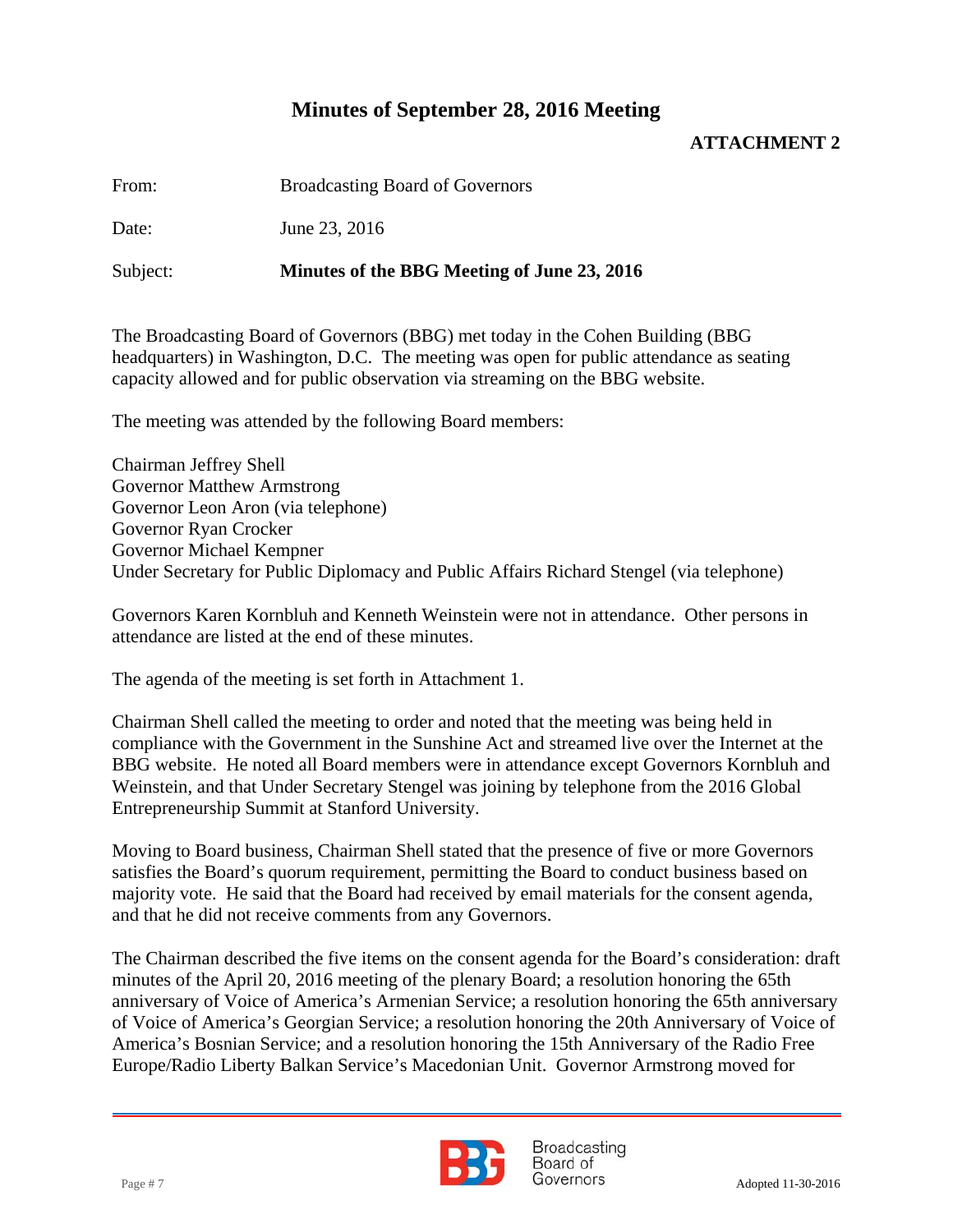adoption of the consent agenda. Governor Kempner seconded. Without objection, the consent agenda was unanimously adopted by the Board.

 team briefed the Board yesterday on the Fiscal Year (FY) 2016 Internet Freedom Spend Plan. Chairman Shell noted that Chief Executive Officer (CEO) and Director John Lansing and his He also noted that the CEO and his team have worked hard to put a structure in place consistent with the Board's directive. Governor Armstrong then made a motion to approve the FY 2016 Internet freedom spend plan that was presented by CEO Lansing. Chairman Shell seconded. Without objection, the FY 2016 Internet Freedom Spend Plan was unanimously adopted by the Board. The Chairman thanked Under Secretary Stengel for making the effort to join the Board by telephone and invited the Under Secretary to stay on if time permits. Under Secretary Stengel responded that he was scheduled to speak at an event shortly and, therefore, must hang up.

Governor Aron announced his participation by telephone. Chairman Shell welcomed Governor Aron and told him that the Board has unanimously approved the consent agenda and the FY 2016 Internet Freedom Spend Plan.

The Chairman said that there had been a flurry of activity at the end of the year and commented on Congressman Mac Thornberry's amendment to the 2016 National Defense Authorization Act (NDAA) that would seek a number of changes to the structure and composition of the BBG. He added that NDAA had passed in the House of Representatives along with the amendment, and that the Senate had passed their own version of the NDAA without any language regarding BBG reform in their authorization. He stated that, while there will be a conference on the amendment, CEO Lansing and his team were hard at work on formulating the Board's position on the pieces of legislation that it would support. He noted that the Board was not ready to take a position, and that this was not something the Board is taking lightly.

At the Chairman's invitation, the following Governors commented on the amendment: Governor Kempner said that there are some provisions, depending on how they are defined, the Board might or might not like but was diligently working to find out; Governor Crocker stated that these are weighty matters that will require considerable deliberation from the Board, and that he looks forward to being part of that process; Governor Armstrong agreed with Governor Crocker; and Governor Aron denoted that the Board was close to crystallizing several consensus points but needed to delve into them and cautioned against excessive deliberation.

Chairman Shell stated that this is his fourth year on the Board and noted that the BBG has important things to do and has nothing to do with the legislation, but it can memorialize the things that are working really well now. He noted that the Board does not intend to create things that make it harder to do for the next Board and the next leadership, and that it is trying to be very careful and thoughtful. He conveyed that the Board has had some disagreements behind closed doors, which was good for any healthy Board; moreover, the Board's goal is to be helpful and to support the people in and outside the room doing hard and dangerous work. The Chairman then thanked the Board for its efforts to continue to formulate a position.



**Broadcasting** Board of Page # 8 Adopted 11-30-2016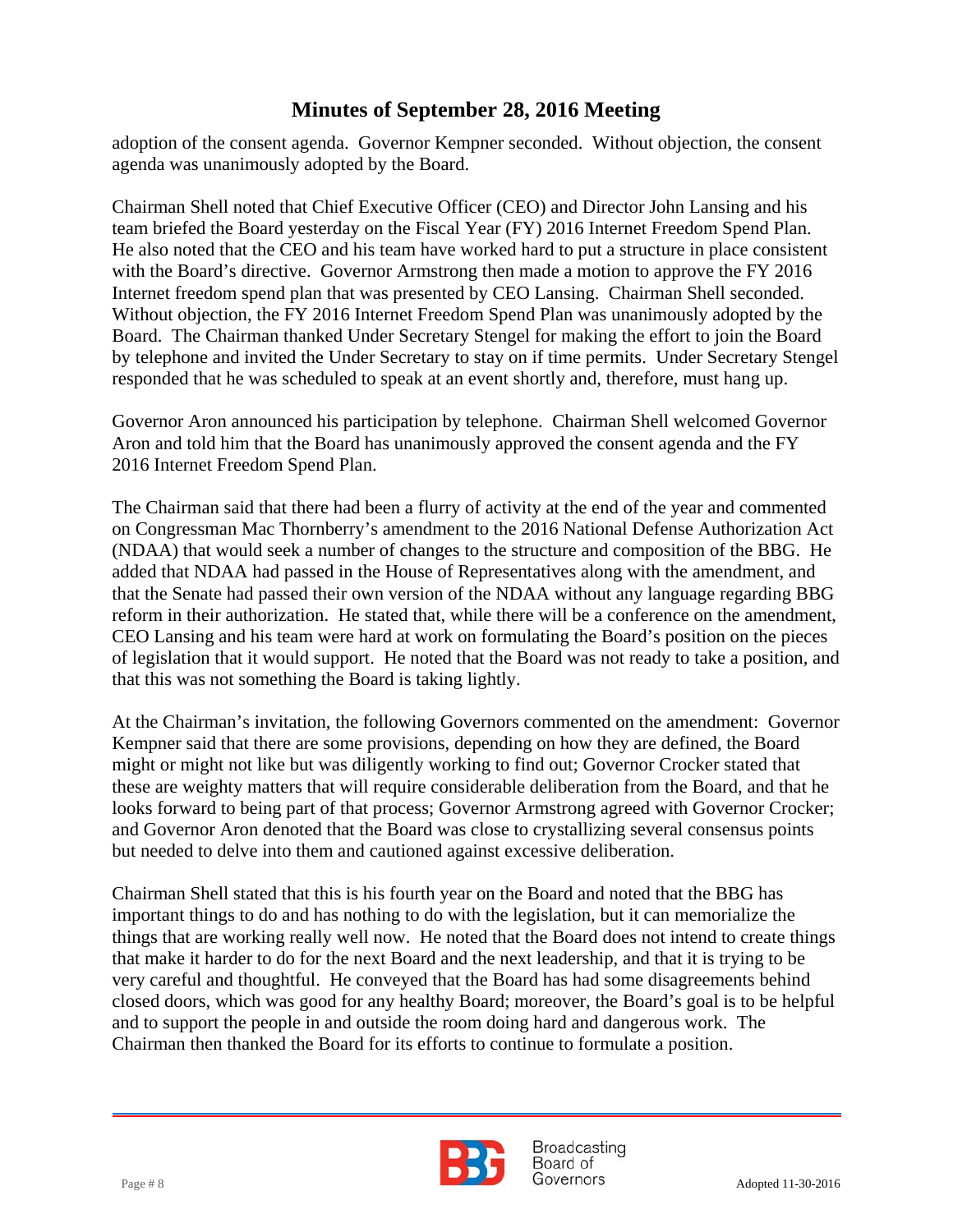webcasts of its meetings, working behind the scenes to keep the show moving. He commented The Chairman recognized that there was something much more important than the legislation and that was the loss of a member of the BBG family. He announced that Zina Kavalou had passed unexpectedly at her home on May 14, 2016 at the age of 49 years old. He noted that Ms. Kavalou was instrumental in ensuring that the BBG Board was able to carry out the live that, in the very early days before his appointment on the Board, he watched the webcast. Ms. Kavalou was a foundational pillar for the technological progress and growth of the Voice of America's (VOA) chyron graphics, including helping programmers to develop Persian, Khmer, and Urdu language capabilities for VOA. At the Chairman's request, there followed a moment of silence for Zina Kavalou.

Before summarizing incidents of threats to the press around the world, Chairman Shell reported on the release of Khadija Ismayilova. On May 25, the Board was pleased to learn that Azerbaijan's Supreme Court suspended the jail sentence of Ms. Ismayilova, an award-winning journalist and contributor for Radio Free Europe/Radio Liberty (RFE/RL) who had been in a Baku prison for nearly 18 months as part of a seven and a half year sentence for retaliation for her government corruption reports. The Chairman recognized the assistance in support of Ms. Ismayilova from many outside organizations – Congress, the U.S. Department of State, NGOs, and others – who had pressed her case in public and private. The Chairman stressed the need to continue to support Ms. Ismayilova because she was not truly free yet. On behalf of the Board, the Chairman urged Azerbaijan authorities to clear Ms. Ismayilova's name and remove her travel restrictions. He also called for the immediate reopening of RFE/RL's bureau in Baku, which has been closed since December 2014.

The Chairman noted that while progress was made in Ms. Ismayilova's case, the Board was dismayed that Saparmamed Nepeskuliev, RFE/RL's correspondent in Turkmenistan, was approaching his one-year of detention. He also noted that the Board believes his imprisonment is unlawful and demands his release. He said Mr. Nepeskuliev courageously reported on economic development, infrastructure, social services, and education in Turkmenistan's western regions, but was detained in July 2015 and held incommunicado before being convicted of fabricated narcotics charges and sentenced to three years in prison in closed proceedings in a Turkmenbashi city court on August 31, 2015.

Chairman Shell reported that, since the last Board meeting, there have been several attacks on VOA journalists in the Middle East, Africa, and South Asia: In Turkey, two VOA Turkish reporters were assaulted and hospitalized while covering a car bomb; In Angola, a VOA correspondent was roughed up by police and detained without cause because he was doing a story on police corruption; and VOA journalists were beaten and harassed in separate incidents in Pakistan and Iraqi Kurdistan. In the case of the latter, the Chairman reported that the Kurdistan region security agency had issued a formal apology to VOA and VOA's Kurdish Service for the attack. He called on the authorities in Turkey, Pakistan, and Angola to hold those attackers accountable.

The Chairman concluded by noting that, elsewhere, BBG journalists have faced harassment, intimidation and threats in Crimea, Moldova, Kazakhstan and Iraq. He denounced these and all



Broadcasting Board of Page # 9 Adopted 11-30-2016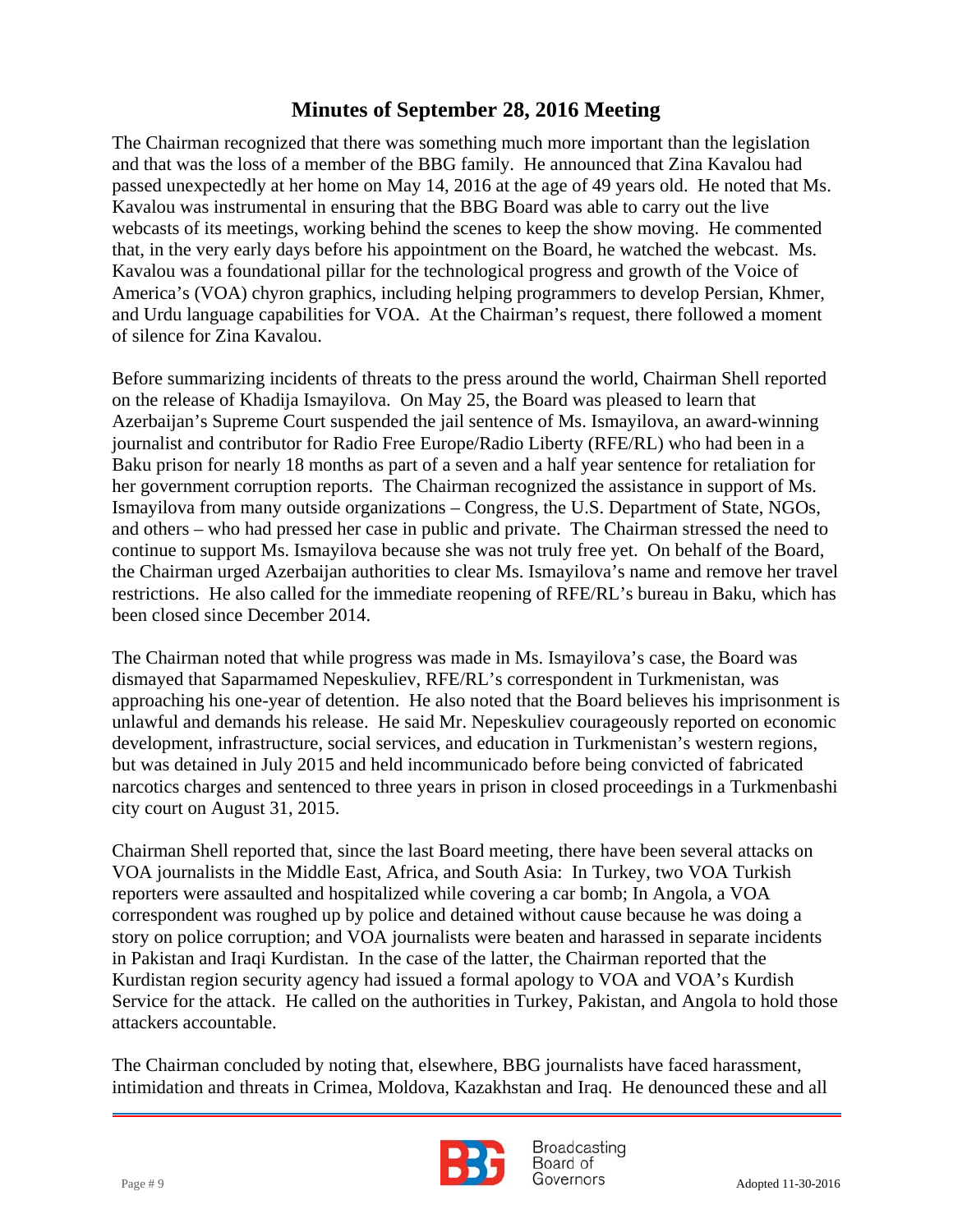threats made to journalists in an effort to silence them, and said that the BBG will not be deterred from bringing uncensored news and information to people living under these oppressive regimes.

 meetings, the Chairman invited Ann Noonan from the Committee for U.S. International In accordance with the Board's prior protocol for allowing members of the public to speak at Broadcasting (CUSIB) and Adam Clayton Powell III from University of Southern California to address the Board for three minutes.

At the Chairman's request, BBG CEO Lansing began his report by inviting each of the BBG network heads to give examples of some of the great work they are doing. He announced the appointment of Sandy Sugawara as VOA's new Deputy Director and invited VOA Director Amanda Bennett to speak about the soft launch of VOA's Extremism Watch Desk and to introduce members of VOA's affiliates from Mexico and Central and South America. Malule Gonzalez, Director of the Office of Cuba Broadcasting (OCB), revealed a new OCB newsletter highlighting upcoming projects and initiatives. Before going to Nenad Pejic for his update on the 24/7 satellite stream of *Current Time*, CEO Lansing announced Thomas Kent as RFE/RL's new President and took the opportunity to recognize Mr. Pejic with a Certificate of Appreciation for serving as RFE/RL Interim Chief Executive while maintaining his full time responsibilities as Vice President and Editor in Chief. Libby Liu, President of Radio Free Asia, highlighted the coverage of North Korea's progress under Kim Jong Un, China's investment in control of Southeast Asia in Laos and Cambodia, and the crackdown and restrictions on Uyghurs. Brian Conniff, President of the Middle East Broadcasting Networks (MBN), showed a video of a new Alhurra program that followed four women in Egypt who work in traditionally male dominated jobs. Among other topics, CEO Lansing reported on his participation at the 2016 Global Media Forum in Bonn, Germany hosted by Deutsche Welle; meetings in New York with Dr. Richard Haas of the Council for Foreign Relations and the leadership at the Committee to Protect Journalists; and announced the BBG candidates for the 2016 Nathanson Public Diplomacy Scholarship who will be in Aspen, Colorado in July for the Aspen's Socrates Program, including Carolyn Presutti, VOA News Center; Douglas Boynton, IBB Director of Marketing; Emilio Vazquez, OCB Staff Director; Glenn Kates, RFE/RL Managing Editor for Digital; Bay Fang, RFA Managing Director for Northeast Asia; and Fadoua Massat, MBN Managing Editor for Alhurra and Radio Sawa.

The Board then took a short recess and reconvened for a panel consisting of representatives of the BBG's networks to discuss the BBG's enhanced impact model, give examples of where the BBG has had impact though its journalism, and describe how the agency can adopt impact as a driving ethos for its journalism pursuits.

Following the panel, Chairman Shell stated that the next Board meeting is scheduled to be held at BBG headquarters in Washington, D.C., on September 29, 2016. He said that the Governors were encouraged to give input regarding other topics that they may like to see addressed at the next meeting.

The Broadcasting Board of Governors agreed to the following decision elements (all decisions were adopted by a unanimous vote unless otherwise indicated):



**Broadcasting** Board of Page # 10 Adopted 11-30-2016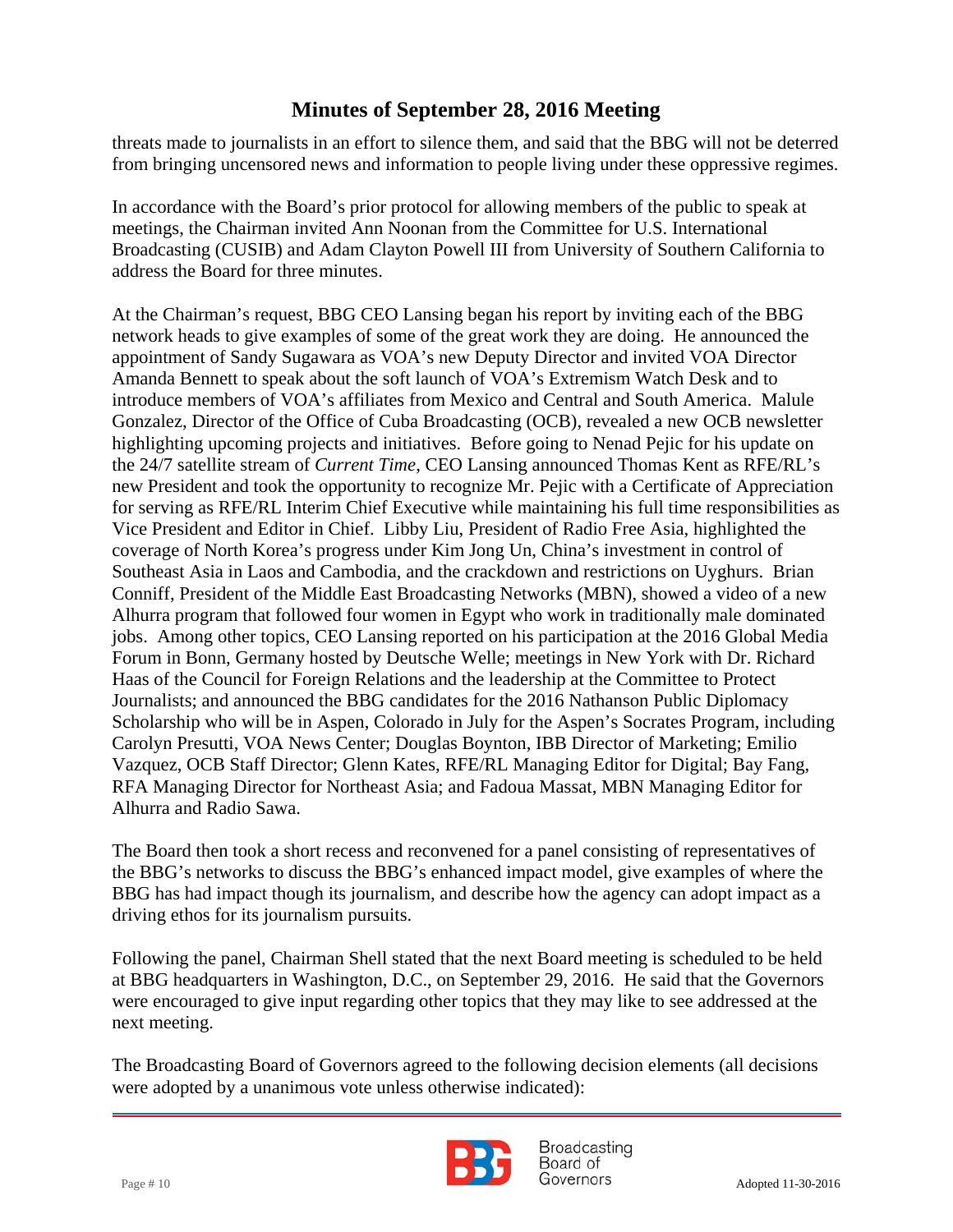- 1. Adoption of Minutes of April 20, 2016. The Board adopted the minutes of the April 20, 2016 meeting of the plenary Board as set forth in Attachment 2.
- 2. Resolution Honoring the 65<sup>th</sup> Anniversary of Voice of America's Armenian Service. The Board adopted the resolution honoring the 65<sup>th</sup> anniversary of Voice of America's Armenian Service as set forth in Attachment 3.
- 3. Resolution Honoring the 65th Anniversary of Voice of America's Georgian Service. The Board adopted the resolution honoring the 65<sup>th</sup> anniversary of Voice of America's Georgian Service as set forth in Attachment 4.
- 4. Resolution Honoring the 20<sup>th</sup> Anniversary of Voice of America's Bosnian Service. The Board adopted the resolution honoring the 20<sup>th</sup> Anniversary of Voice of America's Bosnian Service as set forth in Attachment 5.
- 5. Resolution Honoring the 15<sup>th</sup> Anniversary of the Radio Free Europe/Radio Liberty Balkan Service's Macedonian Unit. The Board adopted the resolution honoring the 15<sup>th</sup> Anniversary of the Radio Free Europe/Radio Liberty Balkan Service's Macedonian Unit as set forth in Attachment 6.
- 6. FY 2016 Internet Freedom Spend Plan. The Board adopted the FY 2016 Internet freedom spend plan that was presented by the Chief Executive Officer and Director of BBG.

### Other Attendees:

The following persons were also present during all or part of the meeting: BBG CEO and Director John Lansing; Chief of Staff Rob Fallon; Interim General Counsel and Board Secretary Elizabeth Parish; Assistant General Counsel (Fiscal & Policy) David Kligerman; Director of Board Operations Oanh Tran; Chief Financial Officer Grant Turner; Director of Congressional Affairs Ellona Fritschie; Senior Advisor on Communications Nasserie Carew; Jeffrey Trimble, IBB Deputy Director; Andre Mendes, IBB Director of the Office of Technology, Services, and Innovation; Sonja Gloeckle, Director of Research & Assessment; Amanda Bennett, Director of the Voice of America (VOA); Kelu Chao, VOA Associate Director for Language Programming; William Bell, VOA Director of Research; Ernest (E.A.) Torriero, VOA Editor in Charge of Extremism Watch Desk; Maria "Malule" Gonzalez, Director of the Office of Cuba Broadcasting (OCB); Natalia Crujeiras, OCB Chief Content Officer; Thomas Kent, President of Radio Free Europe/Radio Liberty (RFE/RL); Nenad Pejic, RFE/RL Vice President and Editor in Chief; Ben Herman, RFE/RL General Counsel; Stephanie Schmidt, RFE/RL Acting Treasurer and Chief Financial Officer; Daisy Sindelar, RFE/RL Regional Director for Europe; Libby Liu, President of Radio Free Asia (RFA); Bernadette Burns, RFA General Counsel; Bay Fang, RFA Managing Director for East Asia; Brian Conniff, President of the Middle East Broadcasting Networks (MBN); Nada Alwadi, MBN Community Manager of Alhurra's Raise Your Voice; Deirdre Kline, MBN Director of Communications; Joshua Lipsky, Senior Advisor for BBG, Office of the Under Secretary for Public Diplomacy & Public Affairs; and members of VOA's affiliates from Mexico and Central and South America.

Jeffrey Shell Chairman

\_\_\_\_\_\_\_\_\_\_\_\_\_\_\_\_\_\_\_\_\_\_\_\_\_\_\_\_\_



**Broadcasting** Board of Page # 11 Adopted 11-30-2016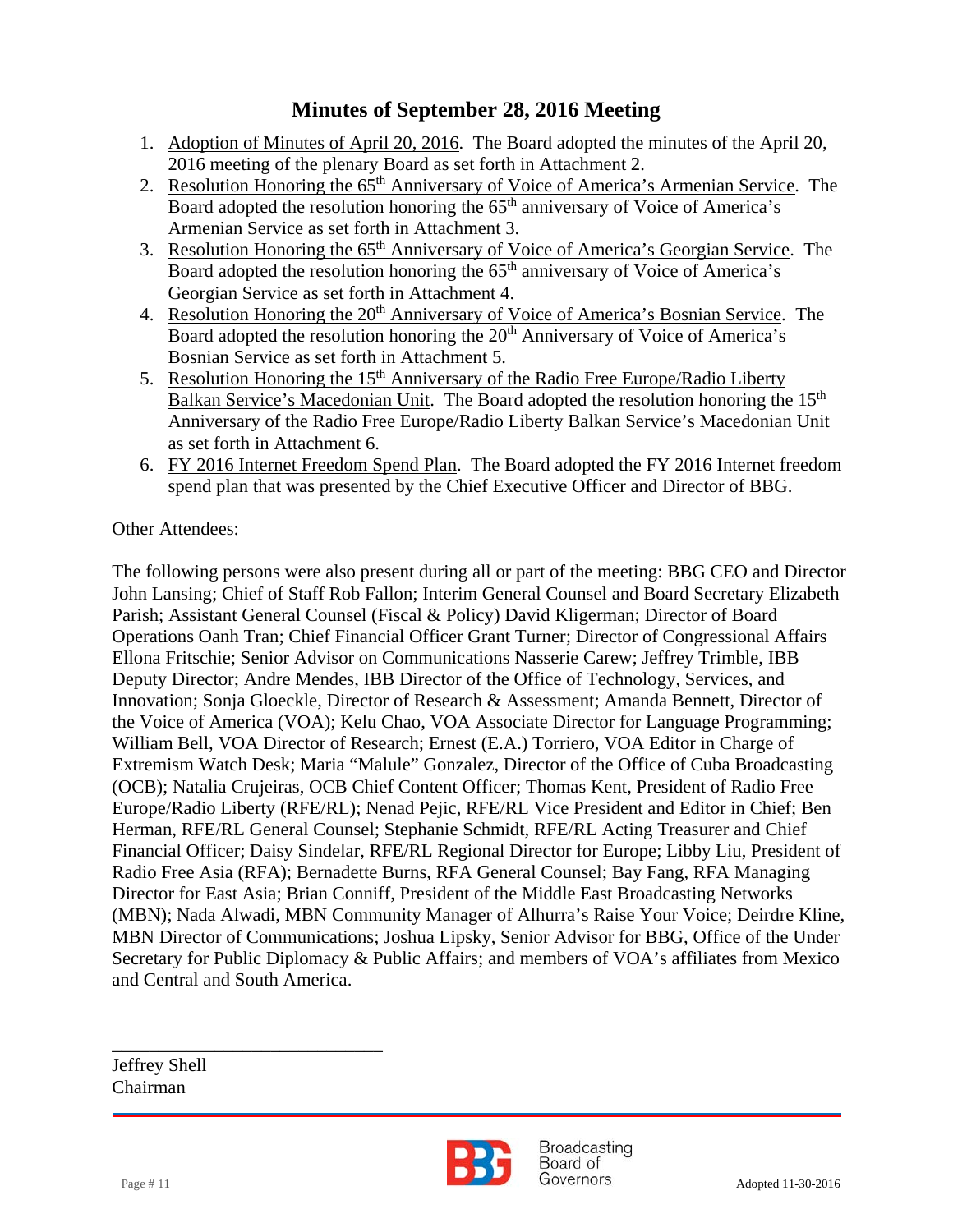Witnessed:

 $\overline{a}$ 

Elizabeth Parish Interim Board Secretary

\_\_\_\_\_\_\_\_\_\_\_\_\_\_\_\_\_\_\_\_\_\_\_\_\_\_\_\_\_

Attachments:

- 1. Agenda for June 23, 2016 Board Meeting
- 2. Minutes of April 20, 2016 Board Meeting
- 3. Resolution Honoring the 65<sup>th</sup> Anniversary of Voice of America's Armenian Service
- 4. Resolution Honoring the 65<sup>th</sup> Anniversary of Voice of America's Georgian Service
- 5. Resolution Honoring the 20<sup>th</sup> Anniversary of Voice of America's Bosnian Service
- 6. Resolution Honoring the 15<sup>th</sup> Anniversary of the Radio Free Europe/Radio Liberty Balkan Service's Macedonian Unit

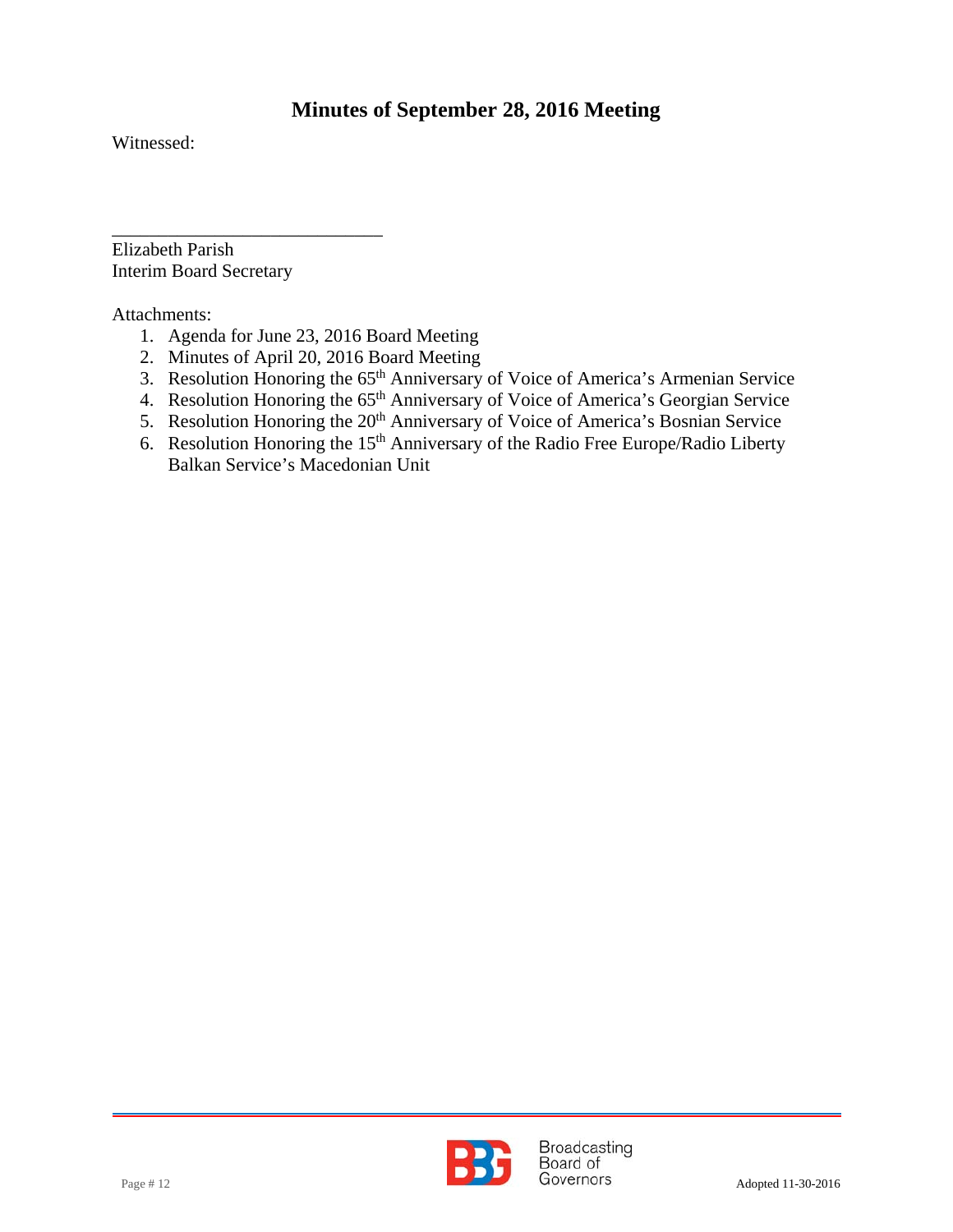### **ATTACHMENT 3**

## **RESOLUTION HONORING THE 10TH ANNIVERSARY OF VOICE OF AMERICA'S DEEWA SERVICE**

#### **September 28, 2016**

WHEREAS**,** the Voice of America (VOA) began broadcasting in Pashto on August 25, 2006 to provide accurate, balanced and comprehensive news and information to the Afghanistan-Pakistan border region;

WHEREAS, VOA's Deewa Service has served for a full decade as a vital communications link with people in the Khyber Pakhtunkhwa and Baluchistan Provinces in support of freedom and democracy during the rise of the Taliban, and through all the challenges this volatile region faces today;

WHEREAS, VOA's Deewa Service has successfully adopted radio on television, online, mobile and social media platforms to reach even greater numbers of Pashtuns in this region;

WHEREAS, VOA Deewa is the most trusted source of news and information for Pashtuns in the border region about United States policy, and expert analysis on Pakistan, Afghanistan, the United States and the world;

WHEREAS, VOA Deewa is a unique source of news and information for the Af-Pak border region about American society and its achievements in democratic governance, business, medicine, science, technology and the arts, which can serve as an inspiration and a model for all who reside there;

WHEREAS, VOA Deewa remains a respected source of objective and accurate news and information about Pakistan, Afghanistan, the United States and the world, with a major focus on human rights, religious and cultural rights, freedom of speech, and democratic values and practices; and

WHEREAS, VOA's Deewa Service continues to broadcast daily to millions of people in Khyber Pakhtunkhwa and Baluchistan Provinces and Pashto speakers around the world.

NOW, THEREFORE, be it resolved by the Broadcasting Board of Governors that we celebrate and commemorate the 10<sup>th</sup> anniversary of the Voice of America's Deewa Service.

BE IT FURTHER RESOLVED that the Broadcasting Board of Governors commends and congratulates both the current and former members of the Voice of America's Deewa Service for their dedication in serving the people of the Af-Pak border region and fostering friendship and the open communication of information and ideas between them and the United States.



**Broadcasting** Board of Page # 13 Adopted 11-30-2016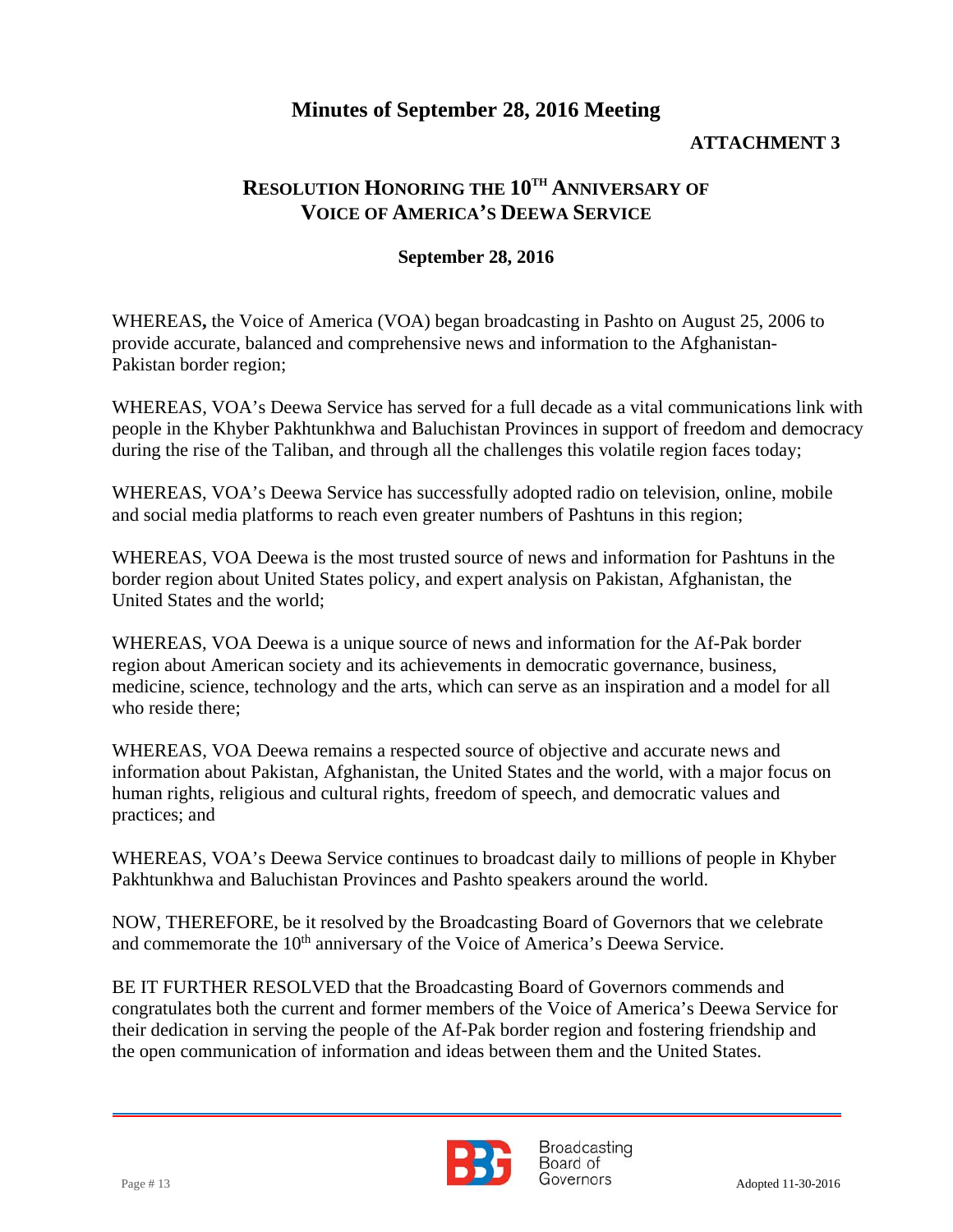### **ATTACHMENT 4**

### **RESOLUTION HONORING THE 20TH ANNIVERSARY OF VOICE OF AMERICA BROADCASTS IN AFAN OROMO AND TIGRIGNA**

#### **September 28, 2016**

WHEREAS, the Voice of America (VOA) began broadcasting accurate, balanced and comprehensive news and information to ethnic Oromos of Ethiopia in Afan Oromo and to people in the country's northern Tigray region and Eritrea in Tigrigna on July 15, 1996;

WHEREAS, Afan Oromo and Tigrigna also reach diaspora populations in surrounding countries and the world on multiple media platforms, including radio, digital and mobile;

WHEREAS, Afan Oromo and Tigrigna, together with Amharic, comprise the languages of VOA's Horn of Africa Service, the leading international broadcaster in Ethiopia with a weekly audience of nearly three million adults;

WHEREAS, survey results indicate that more than 90 percent of Horn of Africa Service listeners say the "station is reliable and trustworthy" and that it has "increased their understanding of current events;"

WHEREAS, survey respondents inside Ethiopia and the diaspora consistently report that VOA is practically the sole source of independent news about political events in their country, in languages most Ethiopians and Eritreans can understand;

WHEREAS, Afan Oromo and Tigrigna broadcast local, regional, U.S. and international news, as well as an array of programming about Ethiopian, Eritrean and American culture, politics, current affairs, economics, health, education, entertainment and more;

WHEREAS, Afan Oromo and Tigrigna have been providing blanket coverage of stories of great concern to their audiences, including the country's worst drought in 50 years, the migrant crisis and violent clashes between Ethiopian government security forces and protesters in the regional states of Oromia and Amhara; and

WHEREAS, Afan Oromo and Tigrigna have made significant progress on their digital social platforms, while averaging nearly one million page views a month each on their sites.

NOW, THEREFORE, be it resolved by the Broadcasting Board of Governors that we celebrate and commemorate the 20<sup>th</sup> anniversary of the Voice of America Horn of Africa Service's Afan Oromo and Tigrigna language broadcasts.



**Broadcasting** Board of Page # 14 Adopted 11-30-2016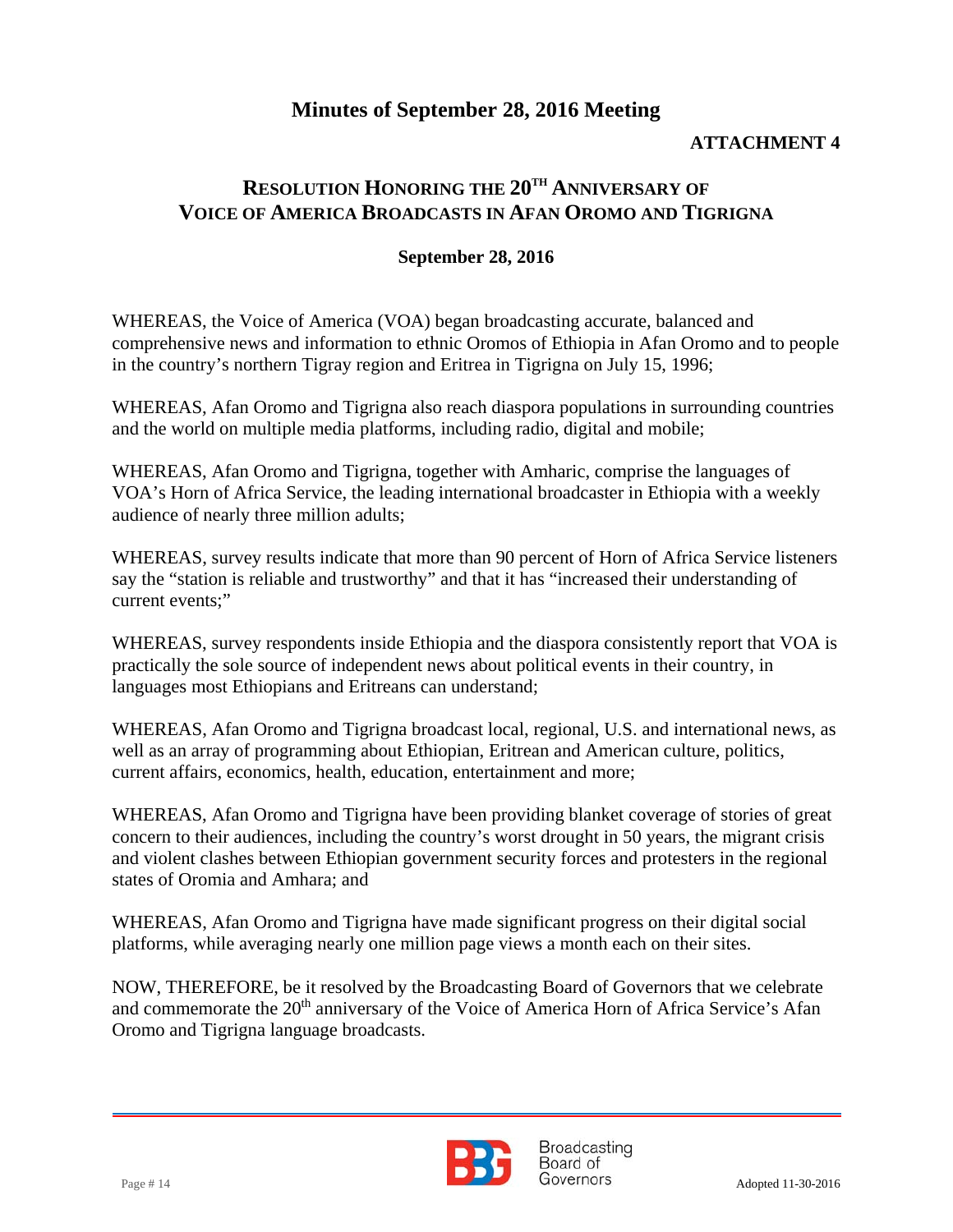### **ATTACHMENT 5**

### **RESOLUTION HONORING THE 20TH ANNIVERSARY OF VOICE OF AMERICA BROADCASTS IN KIRUNDI AND KINYARWANDA**

#### **September 28, 2016**

WHEREAS, the Voice of America (VOA) began broadcasting accurate, balanced and comprehensive news and information in the Kirundi and Kinyarwanda languages to Rwanda and Burundi on July 15, 1996;

WHEREAS, Kirundi and Kinyarwanda also reach audiences in surrounding countries and the world on multiple media platforms, including radio, digital and mobile;

WHEREAS, Kirundi and Kinyarwanda comprise the languages of VOA's Central Africa Service, a leading international broadcaster in the Great Lakes region;

WHEREAS, VOA's Central Africa Service has featured some of the most respected journalists in Burundi and Rwanda covering conflict in the Democratic Republic of Congo, Rwanda's postgenocide recovery, and the political power sharing that ended Burundi's civil war;

WHEREAS, VOA's Central Africa Service has played a key role in the national reconciliation and family reunification after the genocide in Rwanda;

WHEREAS, VOA's Central Africa Service has a bigger audience than any other international broadcaster and is one of the only international sources of news and information in Kirundi and Kinyarwanda for a Great Lakes region that faces contentious presidential elections after years of ethnic-based violence;

WHEREAS, Kirundi and Kinyarwanda broadcast local, regional, U.S. and international news, as well as an array of programming on health, entrepreneurship, entertainment, and youth;

WHEREAS, new short broadcasts and reprogrammed FM streams in Bujumbura and Kigali carry expanded call-in shows, broader reporting from the ground, and more drive-time newscasts; and

WHEREAS, VOA's Central Africa Service has seen steady growth on its digital social platforms, while garnering more than 400,000 page views each month.

NOW, THEREFORE, be it resolved by the Broadcasting Board of Governors that we celebrate and commemorate the 20<sup>th</sup> anniversary of the Voice of America Central Africa Service's Kirundi and Kinyarwanda language broadcasts.



**Broadcasting** Board of Page # 15 Adopted 11-30-2016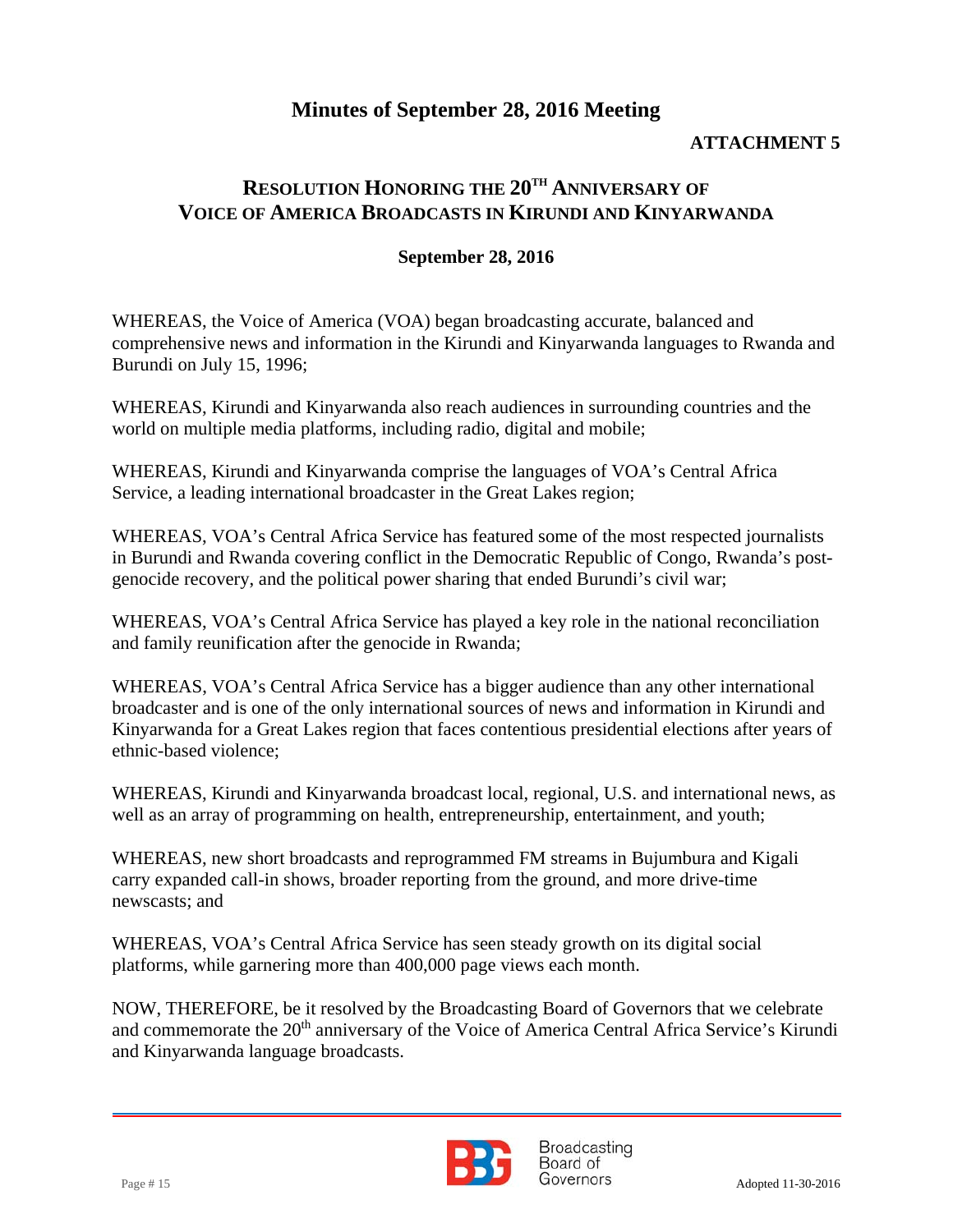#### **ATTACHMENT 6**

# **RESOLUTION HONORING THE 20TH ANNIVERSARY OF RADIO FREE ASIA**

#### **September 28, 2016**

WHEREAS, Radio Free Asia launched its inaugural broadcast on September 29, 1996 and will be celebrating its 20th Anniversary;

WHEREAS, Radio Free Asia provides reliable domestic journalism and uncensored content and commentary to more than a billion people living in mainland China and Hong Kong, Myanmar, Cambodia, Laos, North Korea, and Vietnam, who otherwise have little or no access to accurate, timely news and information beyond their borders;

WHEREAS, Radio Free Asia serves as a model for free press and free expression in places that restrict free speech by reporting developments and events ignored or censored by state-controlled media and by enabling audiences to engage in an unfettered exchange of ideas and opinions via traditional and new media; and

WHEREAS, Radio Free Asia has achieved, among other great accomplishments, the following:

- Launched and grown the impact of nine language services in some of the world's most restricted and closed media environments;
- Expanded its audience reach and engagement beyond broadcasting via short- and medium-wave by utilizing satellite, television, 10 unique content websites, social media platforms, and mobile applications;
- Created and maintained eight Asian offices and a network of more than 200 dedicated stringers through Northeast and Southeast Asia;
- Trained journalists, call-in hosts, feature writers, videographers, and overseas stringers, technical staff and content makers to produce award-winning, fact-based multimedia reports and products that often drive the news cycle and conversation in oppressive places often under authoritarian rule;
- Cultivated and utilized vast networks of inside sources and citizen journalists to aid in the coverage of developments happening within closed countries and remote regions;
- Built strong credibility by breaking major news such as religious persecution and crackdown on Christian "house" churches in Eastern China; the Tibetan people's protests against Beijing's rule; North Korea's overseas labor; the seizure of farm land in Vietnam; the damming of the Mekong River; government corruption in Laos and Cambodia; ethnic unrest in China's Uyghur region; and the jailing of bloggers, petitioners, and rights lawyers in China, among other hard-to-get stories.
- Earned status as a trusted, credible source for breaking news cited frequently by the BBC, Reuters, *The New York Times*, *The Washington Post*, CNN, *The Wall Street Journal*,



**Broadcasting** Board of Page # 16 Adopted 11-30-2016